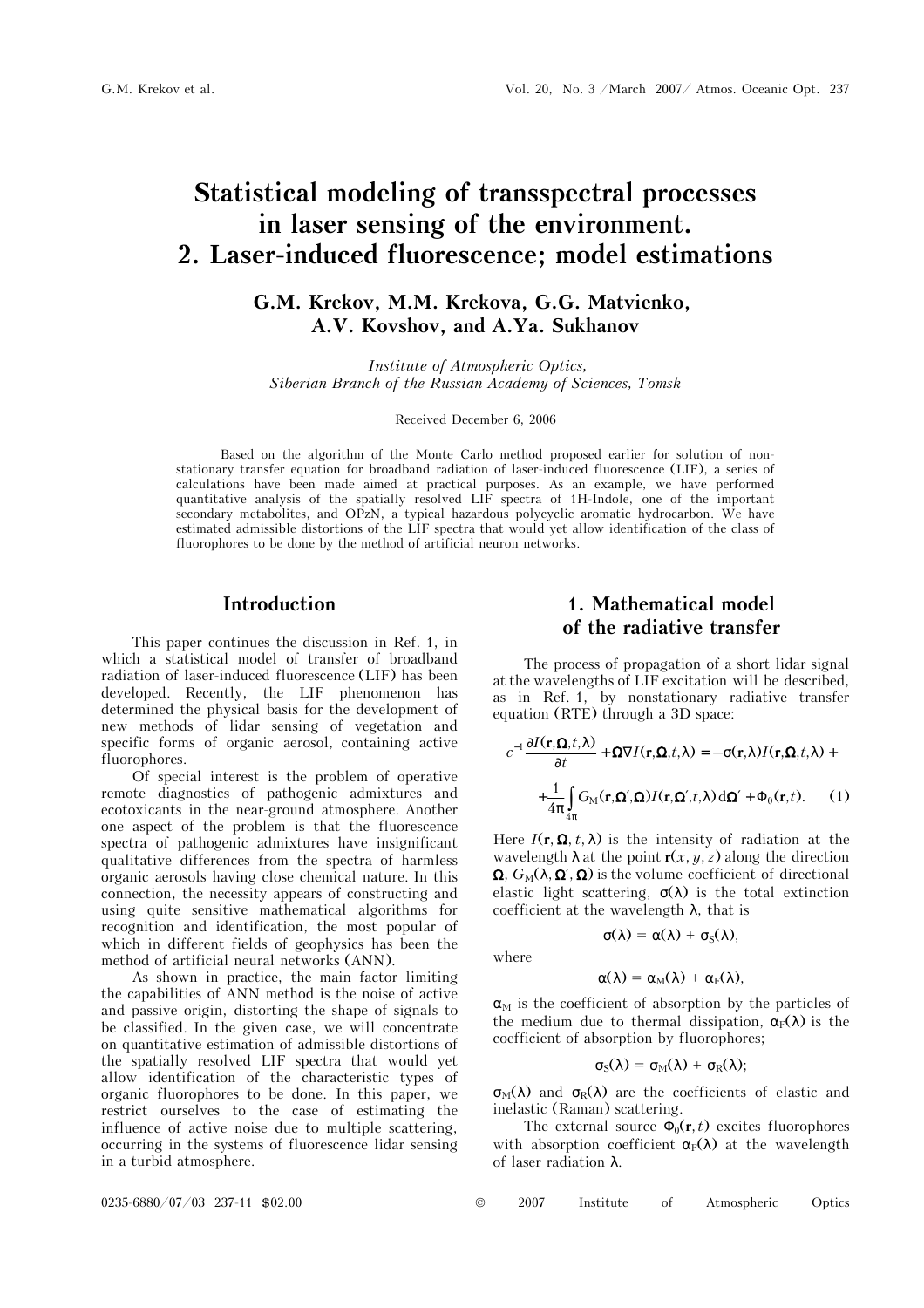The spectral intensity  $I_F$  of the subsequent emission of fluorescent light at the wavelength  $\lambda' \in \Lambda$ (Λ is the region of emission spectrum) will satisfy the equation

$$
c^{-1} \frac{\partial I_{\mathrm{F}}(\mathbf{r}, \mathbf{\Omega}, \tau, \lambda')}{\partial \tau} + \mathbf{\Omega} \nabla I_{\mathrm{F}}(\mathbf{r}, \mathbf{\Omega}, \tau, \lambda') =
$$
  
= -[\sigma\_{\mathrm{M}}(\mathbf{r}, \lambda') + \alpha(\mathbf{r}, \lambda)]I(\mathbf{r}, \mathbf{\Omega}, t) +  
+ \frac{1}{4\pi} \int\_{4\pi} G\_{\mathrm{M}}(\mathbf{r}, \mathbf{\Omega}', \mathbf{\Omega})I(\mathbf{r}, \mathbf{\Omega}', t) d\mathbf{\Omega}' + \Phi\_{\mathrm{L}\_0}(\mathbf{r}, \mathbf{\Omega}, \lambda, \lambda'), (2)

where

$$
\Phi_{L_0}(r,\tau,\lambda,\lambda') = \frac{1}{4\pi} \phi(\lambda') \alpha_F(\lambda) q(\tau) \int_{4\pi} I(\mathbf{r},\Omega,\tau,\lambda) d\Omega
$$

is the function of internal LIF sources, distributed over the volume of the medium. Obviously,  $2,3$  it will depend on the intensity of exciting radiation, quantum efficiency (quantum yield) of the fluorescence  $\phi(\lambda')$ , and on the decay time  $q(\tau)$ .

Transformation of the transfer equation, containing the spectral dependence of the estimated functionals, into the integral form has been performed, e.g., in Refs. 4 and 5. It is shown that it preserves its canonical form of the Fredholm integral equation of the second kind:

$$
f(x) = \int_{X} k(x', x) f(x') dx' + \psi(x),
$$
 (3)

where

$$
X = \{ (\mathbf{r}, \mathbf{\Omega}, t, \lambda) : \mathbf{r} \in Q \subset R^3; \}
$$

$$
\mathbf{\Omega} \in W = \{ (a, b, c) \in R^3 : a^2 + b^2 + c^2 = 1 \}; t \in T, \lambda \in L \};
$$

$$
f(x) = \sigma(x)I(x) \tag{4}
$$

has the meaning of photon collision density. Further, in equation (3)

$$
k(x',x) = \frac{\Lambda(\mathbf{r}',\lambda)g(\mu,\mathbf{r}',\lambda)\exp[-\tau(\mathbf{r}',\mathbf{r},\lambda)]}{2\pi|\mathbf{r}-\mathbf{r}'|} \times
$$

$$
\times \delta\left(\mathbf{\Omega} - \frac{\mathbf{r}-\mathbf{r}'}{|\mathbf{r}-\mathbf{r}'|}\right)\delta\left[t' - \left(t + \frac{|\mathbf{r}'-\mathbf{r}|}{c}\right)\right],\tag{5}
$$

where

$$
\Lambda(\boldsymbol{r}',\lambda) = \bigr[\sigma_S(\boldsymbol{r}',\lambda) + \sigma_R(\boldsymbol{r}',\lambda \to \lambda') \bigr] / \, \sigma(\boldsymbol{r}',\lambda)
$$

is the probability of the quanta survival;

$$
g(\mu, \mathbf{r}', \lambda) = \frac{\sigma_{\rm S}(\mathbf{r}', \lambda) g_{\rm M}(\mu, \mathbf{r}', \lambda) + \sigma_{\rm R}(\mathbf{r}', \lambda) g_{\rm R}(\mu, \mathbf{r}', \lambda)}{\sigma(\mathbf{r}', \lambda)}
$$

is the average weighted scattering phase function,  $\mu = \cos(\theta)$ ,  $g_M$  and  $g_R$  are the scattering phase functions of elastic and inelastic scattering, normalized to unity,  $\vartheta$  is the scattering angle,

$$
\tau(\mathbf{r}', \mathbf{r}; \lambda) = \int_{0}^{l} \sigma(\lambda, \mathbf{r}, l') \, \mathrm{d}l'
$$

is the optical length of the segment  $l = |{\bf r}' - {\bf r}|$ , *c* is speed of light;

$$
\psi(x) = p(\mathbf{r}_0)p(\mathbf{\Omega}_0)p(t_0)p(\lambda_0)
$$

is the multiplicative density of external sources,  $p(m_0)$  are the partial densities of the corresponding initial coordinates  $m_0$ . It is natural that  $\int p(m_0) dm = 1$ . *R*

 Based on the statistical simulation, we obtain an estimate of the intensity of backscattering of the fluorescence lidar

$$
I_{i,k}(\lambda) = 1 / c \Delta t_k \int_{\Delta \mathbf{r}^* \Delta \mathbf{Q}_i^*} \int_{\Delta t_k} I(\mathbf{r}, \mathbf{\Omega}, t, \lambda) \, d\mathbf{r} \, d\mathbf{\Omega} dt \qquad (6)
$$

in the neighborhood of the given detector *D*. The detector is defined by the set of field-of-view angles  $\Delta \Omega_i^* = \sin \vartheta_d^i d\vartheta d\varphi$ , the spatial volume  $\Delta \mathbf{r}^* = \pi R_d^2$ , and time-resolved grid  $\Delta l_k = \Delta t_k c$ .

The solution of the system of RTE (1) and (2) is sought under the initial and boundary conditions, corresponding to the scheme of monostatic groundbased laser radar. It is assumed that the source emits a δ-pulse in time within the direction cone 2π(1 – cosϕ*i*), where  $\varphi_i = 0.2$  mrad is the full divergence angle of the source. The return signal is recorded with a receiver in the angular cones  $2\pi(1 - \cos\varphi_d^i)$ , where  $\varphi_d^i$  is the set of full acceptance angles. The traditional optical characteristics of the atmosphere are, as a rule, specified by piecewise constant functions of the height *h*. The atmosphere is divided into  $n_h$  homogeneous layers of nonuniform height step  $\Delta h_i = \Delta h_{i+1} - h_i$ ,  $i = 1, 2, ..., n_h$ . Each  $\Delta h_i$  layer is characterized by the assigned model values of the coefficients of optical interaction and scattering phase functions. A comprehensive description of the optical models of the atmosphere used can be found in Ref. 6. Specific features of statistical modeling of spontaneous Raman scattering have been described in Ref. 7. Below we outline the necessary aspects of the fluorescence spectroscopy.

## **2. Optical model of the fluorescence channel**

As noted above, the main principles of constructing calculation procedures of the Monte Carlo type for solution of the problems of radiative transfer and the particular view of the generalized transition density  $k(x',x)$  can be determined from analysis of the integral transfer equation (3).

In a number of cases, when complex physical conditions of the problem complicate derivation of strict analytical form of the kernel  $k(x',x)$ , it can be written intuitively assuming that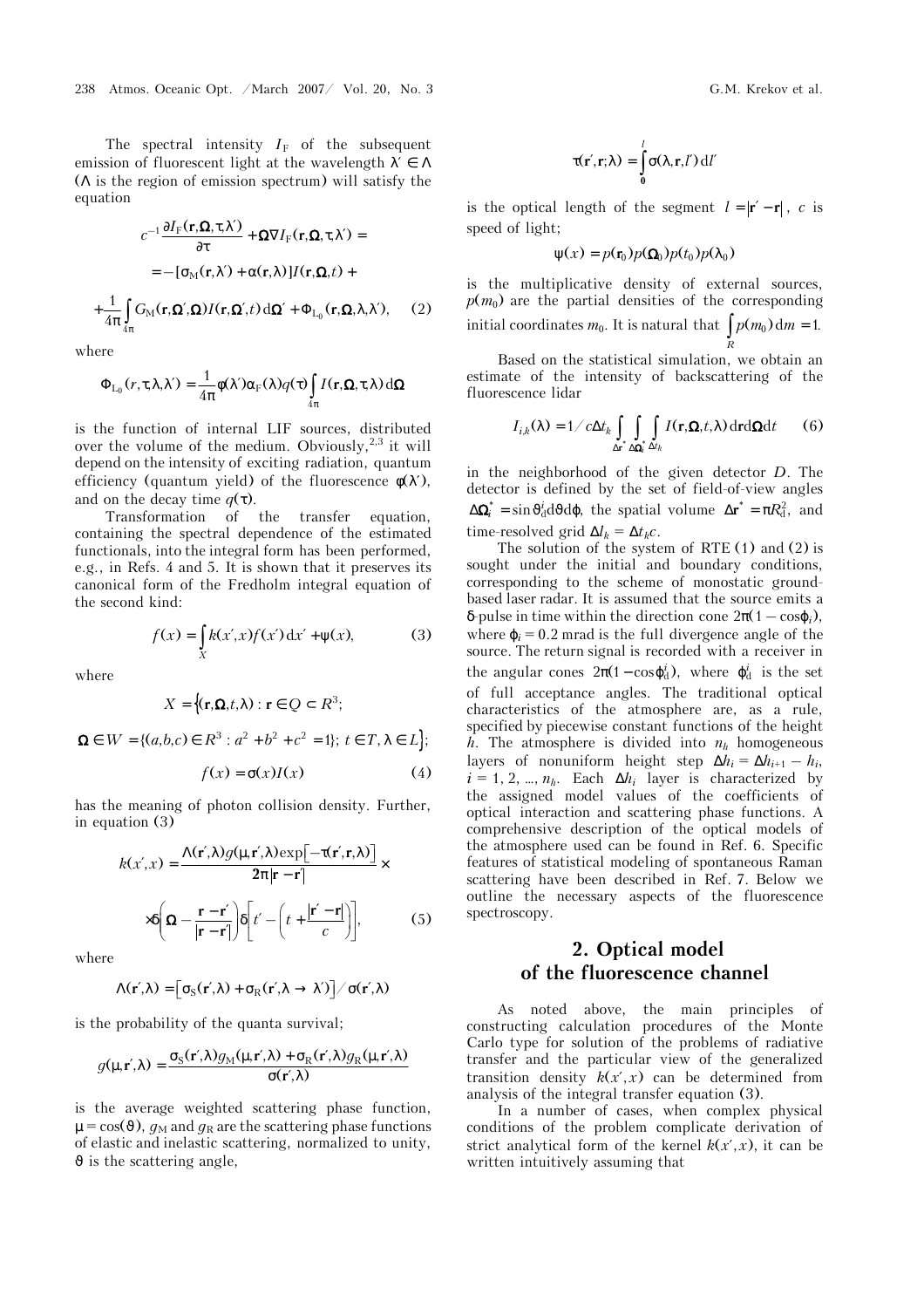$$
k(x',x) = P(x'_0)P(x_1)P(x_2)...P(x'_n)P(x)
$$
 (7)

is the product of the partial probability densities describing random events of consecutive interaction of the photon with scattering, absorbing, and emitting media.

The resonance and spontaneous fluorescence just belong to this class of phenomena. The main relations for the spectral intensity of the fluorescence spectrum are derived by many techniques<sup>8</sup>: variational method, on the basis of polarizability theory, with the help of quantum mechanics theory of perturbation, with and without taking account of the field quantization. All the methods lead to practically the same result for the simplest atomic system. In the frameworks of the traditional Kramers–Heisenberg theory,<sup>9</sup> for the differential scattering cross section of linearly polarized radiation with angular frequency ω, incident on an idealized nondegenerate molecule, it follows that

$$
\frac{d\sigma}{d\Omega} = \sum_{f}^{\omega_f < \omega} \frac{\omega(\omega - \omega_f)^3}{(4\pi\epsilon_0\hbar c^2)^2} \times
$$

$$
\times \left| \sum_{i} \left\{ \frac{\langle f | \mathbf{\varepsilon}_{\rm s} \cdot \mathbf{d} | i \rangle \langle i | \mathbf{\varepsilon} \cdot \mathbf{d} | 0 \rangle}{\omega_{i\,0} - \omega} + \frac{\langle f | \mathbf{\varepsilon} \cdot \mathbf{d} | i \rangle \langle i | \mathbf{\varepsilon}_{\rm s} \cdot \mathbf{d} | 0 \rangle}{\omega_{i\,f} - \omega} \right|^2, \quad (8)
$$

where  $|0\rangle$ ,  $|i\rangle$ , and  $|f\rangle$  are the initial, intermediate, and final quantum states,  $\omega_{i0}$  is the angular frequency of the virtual transition  $0 \rightarrow i$ , and  $\omega_{if}$  is the angular frequency of the virtual transition  $i \rightarrow f$ . The angular frequency of scattered radiation is  $\omega_s \equiv \omega - \omega_f$ . Symbols **ε** and **ε**<sub>s</sub> denote the unit vectors of the direction of polarization of the incident and scattered radiation, while **d** denotes the operator of dipole moment. Sum over all intermediate states  $|i\rangle$  includes integral over the continuum of states with positive energies, i.e., over the dissociation and ionization states. Sum over all finite states  $|f\rangle$  is restricted only to those states that give contributions at the observed frequency.

Formula (8) for the differential cross section includes both elastic (Rayleigh) scattering if  $|f\rangle$  and  $|0\rangle$  coincide (in this case,  $\omega_f = 0$ ), and inelastic scattering (Raman effect, fluorescence), which is determined by the remaining terms in the sum over finite states  $|f\rangle$ . After elastic scattering event ends, the molecule (or atom) returns to the ground state  $|0\rangle$ .

 The differential cross section of Raman scattering and fluorescence is determined by inelastic terms (i.e.,  $|f\rangle$ , non-coincident with  $|0\rangle$ ) of the formula (8) provided that the frequency of incident radiation ω exceeds the lowest frequency of the molecular excitation. In the general case, the amount of the frequencies  $\omega_s$  in the scattered radiation is as large as the number of energy states with the frequencies  $\omega_f$ not exceeding ω:

$$
\frac{\mathrm{d}\sigma_{\mathrm{F,R}}}{\mathrm{d}\Omega} = \sum_{f=0}^{\omega_f < \omega} \frac{\omega(\omega - \omega_f)^3}{(4\pi\varepsilon_0\hbar c^2)^2} \times
$$

$$
\times \left| \sum_{i} \left\{ \frac{(\mathbf{\varepsilon}_{s} \cdot \mathbf{d}_{fi})(\mathbf{\varepsilon} \cdot \mathbf{d}_{i\,0})}{\omega_{i\,0} - \omega} + \frac{(\mathbf{\varepsilon} \cdot \mathbf{d}_{fi})(\mathbf{\varepsilon}_{s} \cdot \mathbf{d}_{i\,0})}{\omega_{if} - \omega} \right\} \right|^{2}.
$$
 (9)

In formula (9) the scalar products  $\mathbf{\varepsilon}_{s} \cdot \mathbf{d}_{fi}$  and  $\mathbf{\varepsilon} \cdot \mathbf{d}_{fi}$ represent the components of dipole moment for the transition  $|f\rangle \rightarrow |i\rangle$  in the direction of polarization of scattered and incident radiation ( $\varepsilon$ <sub>s</sub> and  $\varepsilon$ , respectively). Analogously,  $\mathbf{\varepsilon}_{s} \cdot \mathbf{d}_{i0}$  and  $\mathbf{\varepsilon} \cdot \mathbf{d}_{i0}$  are components of the dipole moment for the transition  $|0\rangle \rightarrow |i\rangle$  in directions  $\epsilon_{\rm s}$  and  $\epsilon$ .

When the frequency of incident radiation falls within the absorption band of a fluorophore, one term, corresponding to the transition from a certain state  $|g\rangle$  to the intermediate state  $|r\rangle$ , may become dominating in formula (9). In addition, if the transition  $q \rightarrow r$  is optically allowed, the dipole moments of these transitions are large, and so the finiteness of lifetime  $\tau$  of the state  $|r\rangle$  should be taken into consideration. In the absence of collisions, the width of the line of the  $q \rightarrow r$  transition is determined by the radiative decay, allowing us to avoid the mathematical singularity when ω tends to the central angular frequency  $\omega_0$  of the transition  $q \to r$ . In this case

$$
\frac{d\sigma_{\rm F}}{d\Omega} = \frac{\omega \omega_{\rm s}^3}{(4\pi\epsilon_0\hbar c^2)^2} \frac{\left| (\mathbf{\varepsilon}_{\rm s} \cdot \mathbf{d}_{fr}) (\mathbf{\varepsilon} \cdot \mathbf{d}_{rg}) \right|^2}{(\omega_0 - \omega)^2 + (1/\tau)^2}.
$$
 (10)

Total inelastic scattering cross section, integrated over all scattering angles and summed over all directions of polarization of light, $9$  can be represented in the form

$$
\sigma_{gf} = \frac{16\pi}{9} \frac{\omega \omega_s^3}{(4\pi \epsilon_0 \hbar c^2)^2} \frac{|d_{fr}|^2 |d_{rg}|^2}{(\omega_0 - \omega)^2 + (1/\tau)^2}.
$$
 (11)

At the macroscopic level, the matrix elements of the dipole moment can be expressed via Einstein coefficients  $A_{rf}$  and  $B_{qr}$ , characterizing the probability of spontaneous emission for the transitions  $r \rightarrow f$  and the probability of absorption due to the transition  $q \rightarrow r$ . Following Ref. 9:

$$
\left|\mathbf{d}_{fr}\right|^2 = \frac{3\pi\epsilon_0\hbar c^3}{\omega_s^3} \mathbf{A}_{rf},\tag{12}
$$

$$
\left|\mathbf{d}_{gr}\right|^2 = \frac{3\hbar^2 \varepsilon_0}{\pi} \mathbf{B}_{gr}.\tag{13}
$$

Taking into account expressions (12) and (13), formula (11) takes the form

$$
\sigma_{gf} = \frac{\hbar \omega \mathbf{B}_{gr}}{c\pi} \frac{\mathbf{A}_{rf}}{(\omega_0 - \omega)^2 + \Gamma^2}.
$$
 (14)

As known,<sup>10</sup> the power of radiation, absorbed in a unity volume of a medium in the frequency interval  $(\omega, \omega + d\omega)$ , with the neglect of induced emission is determined by:

$$
P_{gr}(\omega) = \frac{\hbar \omega \mathbf{B}_{gr} N_g L(\omega) I(\omega)}{c},\tag{15}
$$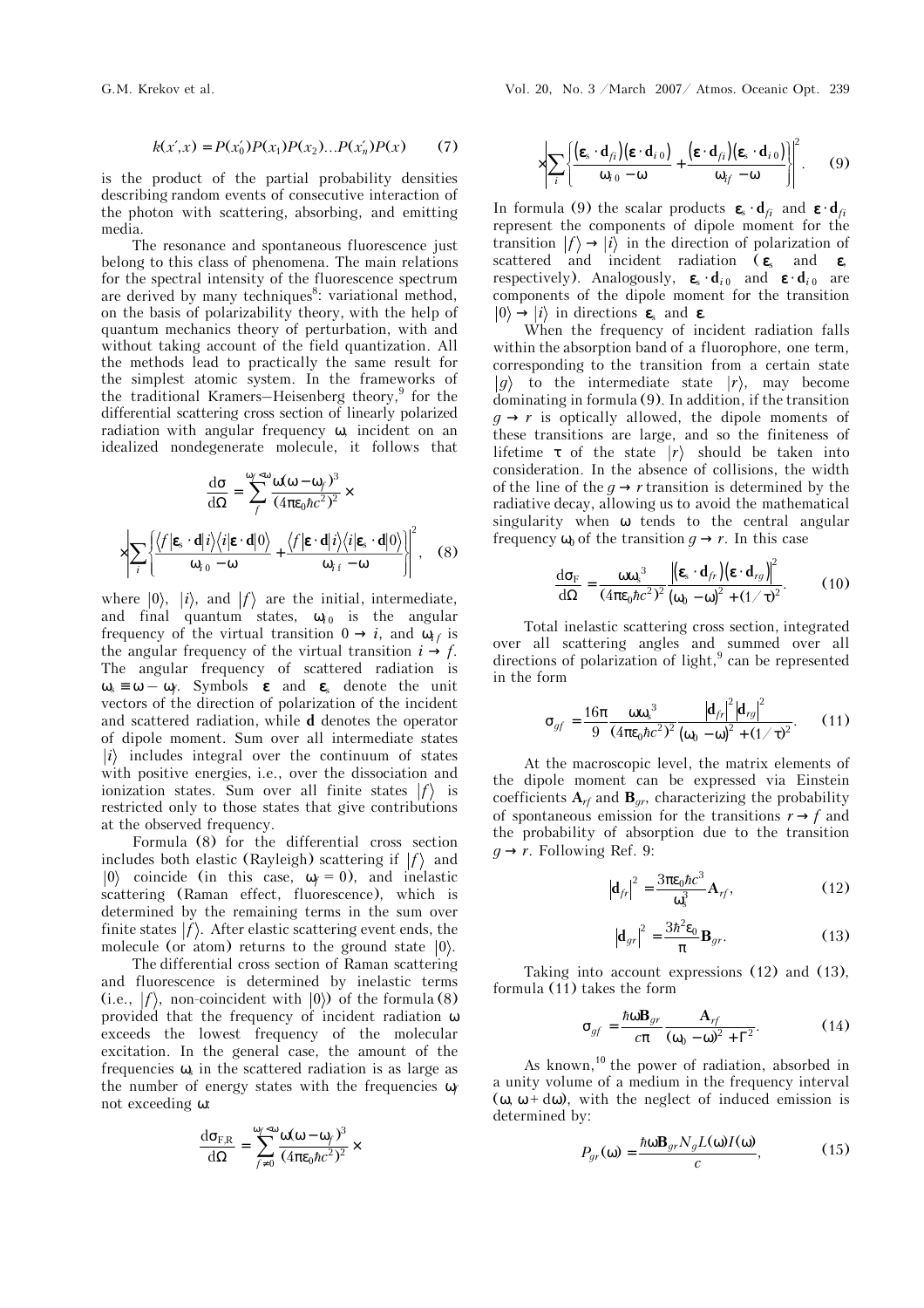where  $N_g$  is the number density of quantum systems which at the time *t* are in the  $|g\rangle$  state,  $L(\omega)$  is the function describing the shape of an absorption line, and  $I(\omega)$  is the spectral intensity of incident radiation. Formula (15) can be written as

$$
P_{gr}(\omega) = \alpha_F(\omega) N_g I(\omega), \qquad (16)
$$

where

$$
\alpha_{\rm F}(\omega) = \frac{\hbar \omega \mathbf{B}_{gr} L(\omega)}{c} \tag{17}
$$

is the absorption cross section of a molecule (or an atom) in the state  $|g\rangle$ .

In the absence of Doppler broadening, absorption line has the classical Lorentzian shape

$$
L(\omega) = \frac{1}{\pi} \frac{(1/\tau)}{(\omega_0 - \omega) + (1/\tau)^2}.
$$
 (18)

The quantum efficiency  $\phi_r(\omega)$  of the emission (fluorescence) due to the transition  $|r\rangle \rightarrow |f\rangle$  is defined by the formula

$$
\phi_{rf}(\omega) = A_{rf}\tau,\tag{19}
$$

i.e., the parameter  $\phi_{rf}(\omega)$  expresses, actually, the probability that the quantum system in the excited state  $|r\rangle$  will spontaneously emit the photon with the energy  $\hbar \omega_{s}$ .

From formulas (17) and (19) we ultimately obtain the definition of the cross section of fluorescence as a two-stage process consisting of absorption of the photon due to the transition  $|g\rangle \rightarrow |r\rangle$  followed by remission due to the transition  $|r\rangle \rightarrow |f\rangle$  with the probability φ*rf*(ω):

$$
\sigma_F(\omega) = \alpha_F(\omega)\phi(\omega). \tag{20}
$$

Further, because it is assumed that, in the first approximation, the spontaneous fluorescence is isotropic, the differential scattering cross section is expressed as follows:

$$
\frac{d\sigma_F(\omega)}{d\Omega} = \frac{1}{4\pi} \alpha_F(\omega) Q_F,
$$
 (21)

where  $Q_F = \phi(\omega)/L^F(\omega)$  is the coefficient of quenching of emitting molecule upon collisions with environment;  $L^F(\omega)$  is the function describing the shape of the fluorescence spectrum.

As an independent parameter, the quenching coefficient  $O_F$  can be determined from Stern–Volmer formula $11$ :

$$
Q_{\rm F} = \frac{1}{1 + \Gamma_{\rm Q} / \Gamma_{\rm R}} = \frac{1}{1 + \sum_{s} \alpha_{s} p_{s}},
$$
 (22)

where  $\alpha_s$  is quenching coefficient of emitting molecule in collisions with components denoted by subscript *s*; the parameter  $p_s$  is the partial pressure of this component; and  $\Gamma_R$  and  $\Gamma_Q$  are half-widths of the radiative and collisional quenching, respectively.

### **3. Model estimates**

The above formula (15) for the power of radiation, absorbed by the molecular system in a unit volume, includes the value  $N_g$ , which is the number density of a class of molecules capable of fluorescing within a chosen frequency interval  $(v, v + dv)$ . Precisely, this characteristic is of interest in many physicochemical, medical-biological, and ecological applications (see Ref. 1). The laboratory fluorimeters use formula (15) straightforwardly. The stand-off measurements, with frequent requirement to consider the geometric factor of observations and transmission of the optical path in the environment, employ the fluorescence laser radar equation for the energy of the backscattered signal:

$$
E(\lambda, R) = E_{\rm L} K_0(\lambda) T(R) \xi(R) \frac{A_0}{R^2} \frac{\sigma_{\rm F}(\lambda_{\rm L}, \lambda)}{4\pi} \frac{c \tau_{\rm d}}{2},\qquad(23)
$$

where  $E_L$  is the input energy of the laser pulse;  $K_0(\lambda)$ is the transmission coefficient of the receiving system at the wavelength  $\lambda$ ;  $T(R)$  is the total transmission coefficient of the atmosphere (ocean) along the path *R*:

$$
T(R) = \exp\left[-\int_{0}^{R} \sigma\left[(\lambda_{1}, R') + \sigma(\lambda, R')\right] dR'\right];
$$
 (24)

ξ $(R)$  is the geometric shape factor of the lidar;  $A_0$  is the area of the receiving objective,  $\tau_d$  is the response time of the detector.

References 10 and 13 give detailed derivation of the lidar equation (23) and an overview of the known methods of its inversion; in addition, estimates of the possible influence of instrumental and passive atmospheric optical noise on the accuracy of solution of the lidar equation are described.

In this paper, we concentrate on the influence of active noise, accompanying the recording of laser signal; that is, we analyze the noise of multiple scattering both at the excitation wavelength  $\lambda_L$  and across the spectrum of the received signal of laserinduced fluorescence  $\lambda \in \Lambda$  ( $\Lambda$  is the spectral region of recording).

The practice of such studies, performed for lidars employing the elastic and Raman scattering, $^{7,12,13}$ shows that under conditions of low visibility (smog, aerosol inversions, fog, rain, snowfall, and clouds), the backgrounds of active origin begin to play the key role in distortion of signal  $E(\lambda, R)$ . Rigorous numerical solution of the problem of multiple scattering of broadband fluorescent radiation is performed for the first time in the practice of atmospheric optics studies.

 As an examples, we considered two model problems. One of them concerns the estimates of the transformation of LIF spectrum of octakis (pyrazol-1-yl) naphthalene (OPzN), one of the typical<br>representatives of the polycyclic aromatic representatives of the polycyclic aromatic hydrocarbons (PAHs). The example has been chosen because these aromatic hydrocarbons constitute supertoxicants of the highest hazard class. At the same time, they are effectively excited by the third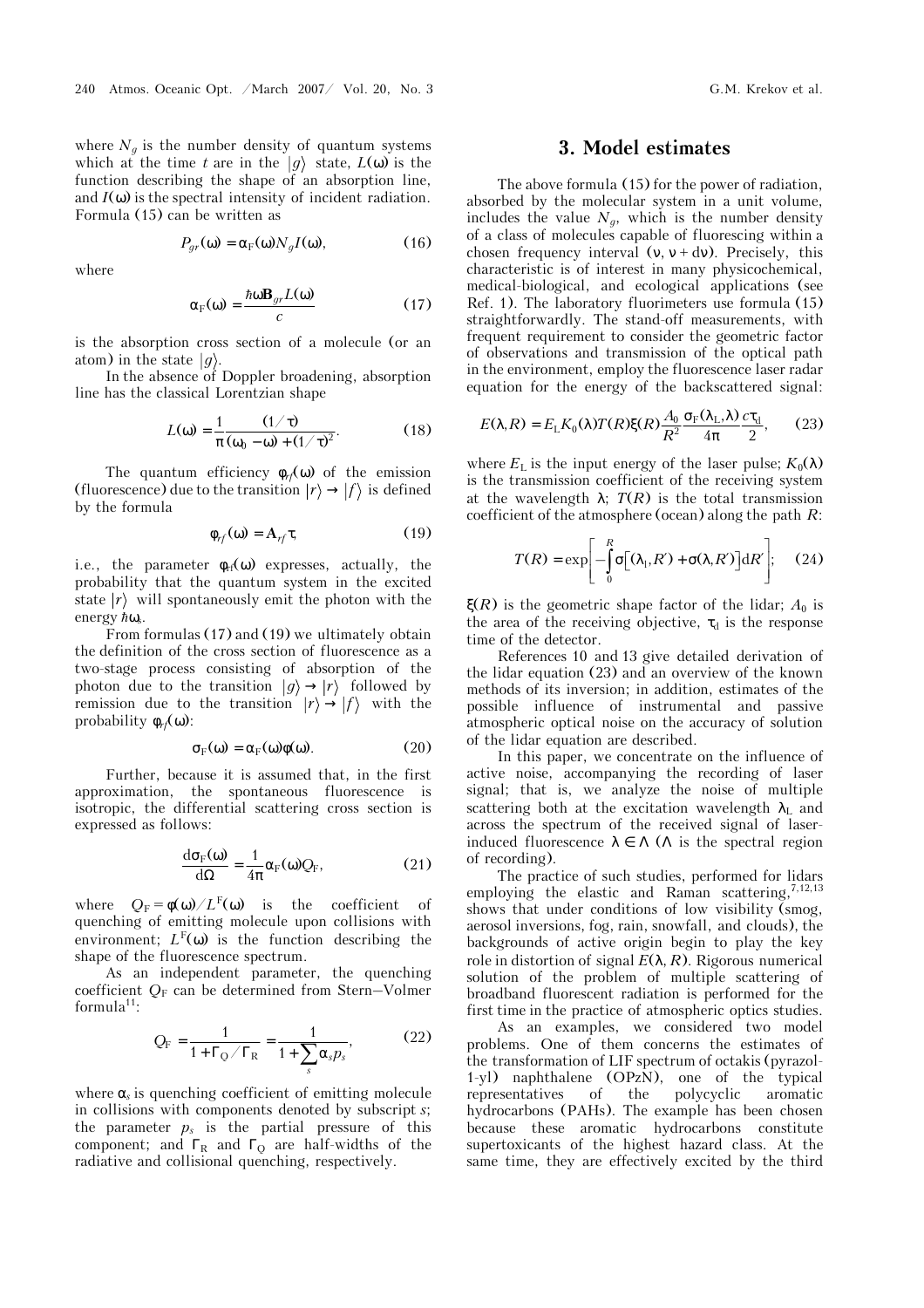harmonic of Nd:YAG laser radiation  $(\lambda_1 = 355 \text{ nm})$ , creating the physical grounds for their remote monitoring. The data on LIF spectra for OPzN were taken from Ref. 14.

In the second problem it is necessary to estimate possible distortions of the fluorescence spectrum of 1H-Indole, one of the most important secondary metabolites.2 Indole actively manifests itself in deciduous and herbaceous plants experiencing stress being exposed to the action of some chemically aggressive substances. Moreover, Indole actively fluoresces when excited by the fourth harmonic of Nd:YAG laser radiation at  $\lambda_1 = 266$  nm.

Numerical analysis has been performed based on the solution of the above system of radiative transfer equations (1) and (3) by the Monte Carlo method. The solution provides the pattern of spatiotemporal and spectral LIF distribution in the region of a preset detector. The parameters of the detector and other boundary conditions, determining the region of estimation of the sought functionals, correspond to those of an actual fluorescence lidar that is being operated at the Laboratory of Lidar Methods of IAO SB RAS with the only exception that the results are extended to include those obtained for a receiver with a broad field-of-view angle. All estimates have constructed in relative units, paving grounds to believe that the data for singly scattered signals exactly correspond to the lidar signal described by the laser radar equation (23).

The really existing multiple scattering distorts the signal leading to biases in estimates of the concentration  $N(R)$  of the sought fluorophore or even to its misidentification. As noted earlier,<sup>1</sup> the integrated quantum efficiency  $\phi(\lambda)$  was taken to be constant at the level 0.03 because no exact data are available. Mean quenching time was set to be in the range 5.0–10.0 ns, which, according to numerical estimates, does not any marked effect on the coarse time grid of the signal resolution.

Let us proceed to discussion of the calculated results. Figure 1 presents estimates of spatially resolved LIF spectra as functions of the optical density of the environment: à) dense atmospheric haze,  $\sigma(\lambda_1) = 0.005$  m<sup>-1</sup>; and b) fog,  $\sigma(\lambda_1) = 0.025$  m<sup>-1</sup>.

The optical parameters of the medium, including the scattering phase function  $g_M(\mu, \lambda)$  for the model of a polydisperse liquid droplet aerosol were taken from Ref. 6; values of  $\sigma(\lambda_1)$  have been calculated for the excitation wavelength  $\lambda_1 = 325$  nm (in accordance with Ref. 14). The spectrally varying  $\sigma(\lambda)$  and  $q_M(\mu, \lambda)$  (not indicated in Fig. 1) were calculated in the course of simulation in the spectral region of emission  $\Lambda = 350 - 525$  nm with the step  $\Delta \lambda = 5$  nm.

 The results indicate substantial distortion of the initial model LIF spectrum under conditions of fog (Fig. 1*b*), both in signal magnitude and in the shape of the spectrum, precluding its quantitative interpretation and identification. However, such conditions of experiment are extreme and, as follows from estimates obtained even for quite dense atmospheric haze (Fig. 1*à*), the LIF spectrum preserves its specific features up to sensing depth  $h = 200$  m.



Fig. 1. Transformation of the spectrum of laser-induced fluorescence of OPzN as a function of penetration depth of laser signal and optical density of the medium: model contour (curve *1*);  $h = 40$  (curve *2*); 80 (curve *3*); 120 (curve *4*); 160 (curve *5*); 180 (curve *6*); 200 m (curve *7*);  $\sigma = 0.005$  m<sup>-1</sup> (*a*); 0.025 m<sup>-1</sup>;  $\varphi_d = 1$  mrad (*b*).

The developed Monte Carlo algorithm, if necessary, can be used to study more extensively the processes of transformation of broadband radiation in a disperse medium. Figure 2 shows the spectral dependence of multiple scattering component of the total lidar signal, arrived from different depths of the medium sounded, the conditions of calculation being the same.

Obviously, in the short-wave region of the LIF spectrum, the multiple scattering contribution  $F_m(\lambda)$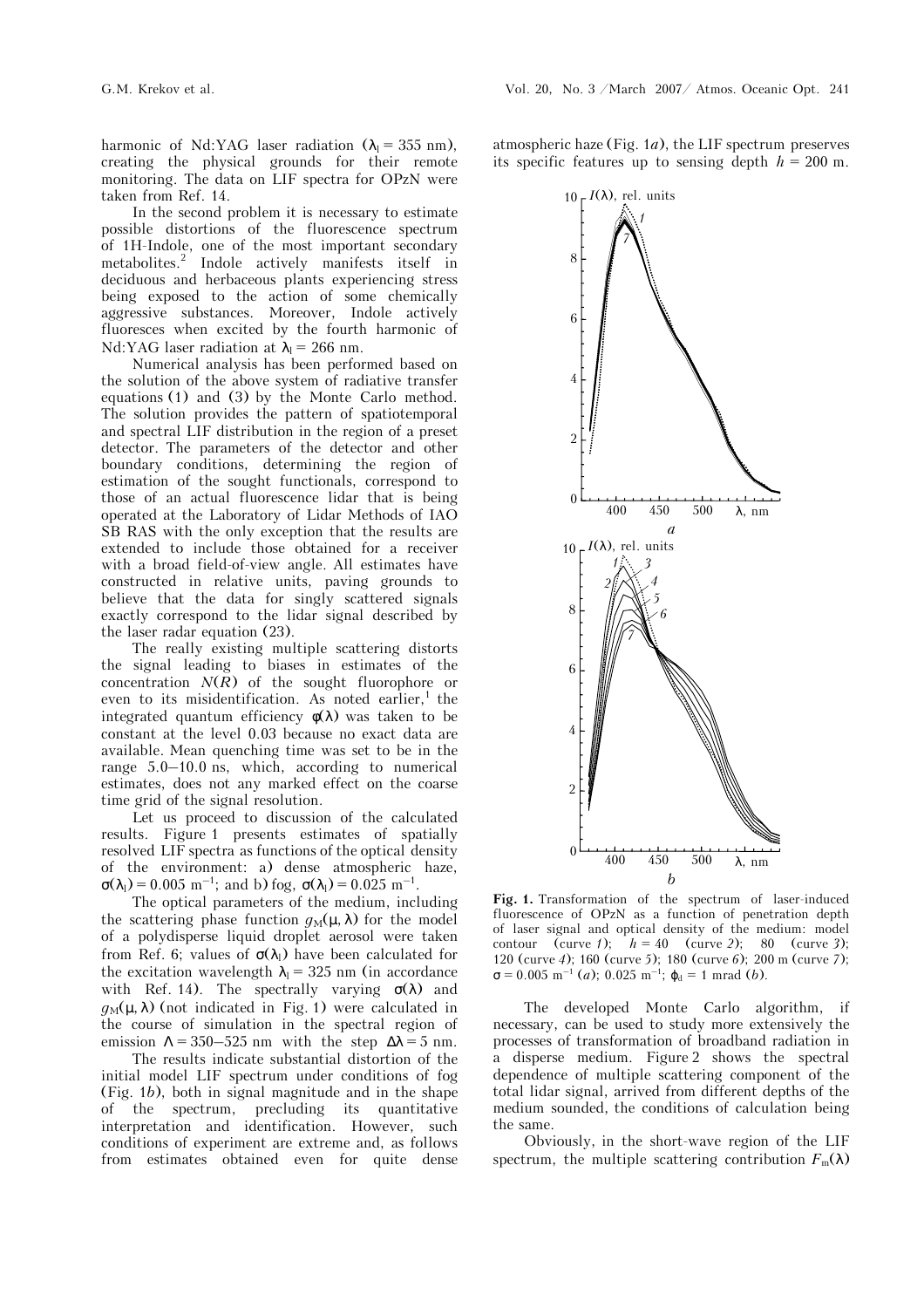to the total signal  $F(\lambda)$  increases faster, leading to skewness of the resulting spectrum with the increasing depth into the dense scattering medium (see Fig. 1*b*).



Fig. 2. Spectral dependence of multiply scattered component of the lidar signal arrived from different depths of the medium sounded:  $h = 40$  (curve *1*); 80 (curve *2*); 120 (curve *3*); 160 (curve *4*); 180 (curve *5*); 200 m (curve *6*);  $\sigma = 0.005$  m<sup>-1</sup> (*a*);  $\sigma = 0.025$  m<sup>-1</sup>;  $\varphi_d = 1$  mrad (*b*).

By integrating the received signal over time, these difficulties can be avoided (Fig. 3); however, the recorded signal *I*(λ) will then reflect only properties of the leading edge of the medium sounded. Signal form deeper layers appears to be much weaker and thus it does not affect the integrated LIF spectrum.

At present, spectral fluorometric studies more and more actively employ wide-angle means of recording: fibers, fast video cameras, and lidars with monochromators. In this regard, by the example of LIF spectrum of Indol, we demonstrate possible consequences of such recording of spatially resolved LIF spectra (Figs. 4–6).



**Fig. 3.** Time-integrated LIF spectrum of OPzN as a function of the optical density of the medium:  $\sigma = 0.005$  m<sup>-1</sup> (*a*);  $0.025 \text{ m}^{-1}$  (*b*);  $\varphi_d = 1$  mrad. Shown are model (curve *1*) and reconstructed spectrum (curve *2*).

Figures 4 and 5 present examples of calculated LIF spectra of Indol, excited at the wavelength  $\lambda_1$  = 266 nm, as functions of the detector field-of-view angle and optical density of the environment: haze (Fig. 4) and fog (Fig. 5).

Figure 4 presents spatially resolved LIF spectra, calculated for the model of a foggy haze  $(\sigma = 0.005 \text{ m}^{-1})$ , containing isotropically distributed fluorescence centers. Transformation of the spectra reflects relative growth of the intensity of short-wave component of the fluorescence signal ("blueing of the spectrum") being a consequence of the elastic multiple scattering of fluorescence due to the increase of the detector field-of-view angle compared with its initial value  $\varphi_d = 0.001$  rad.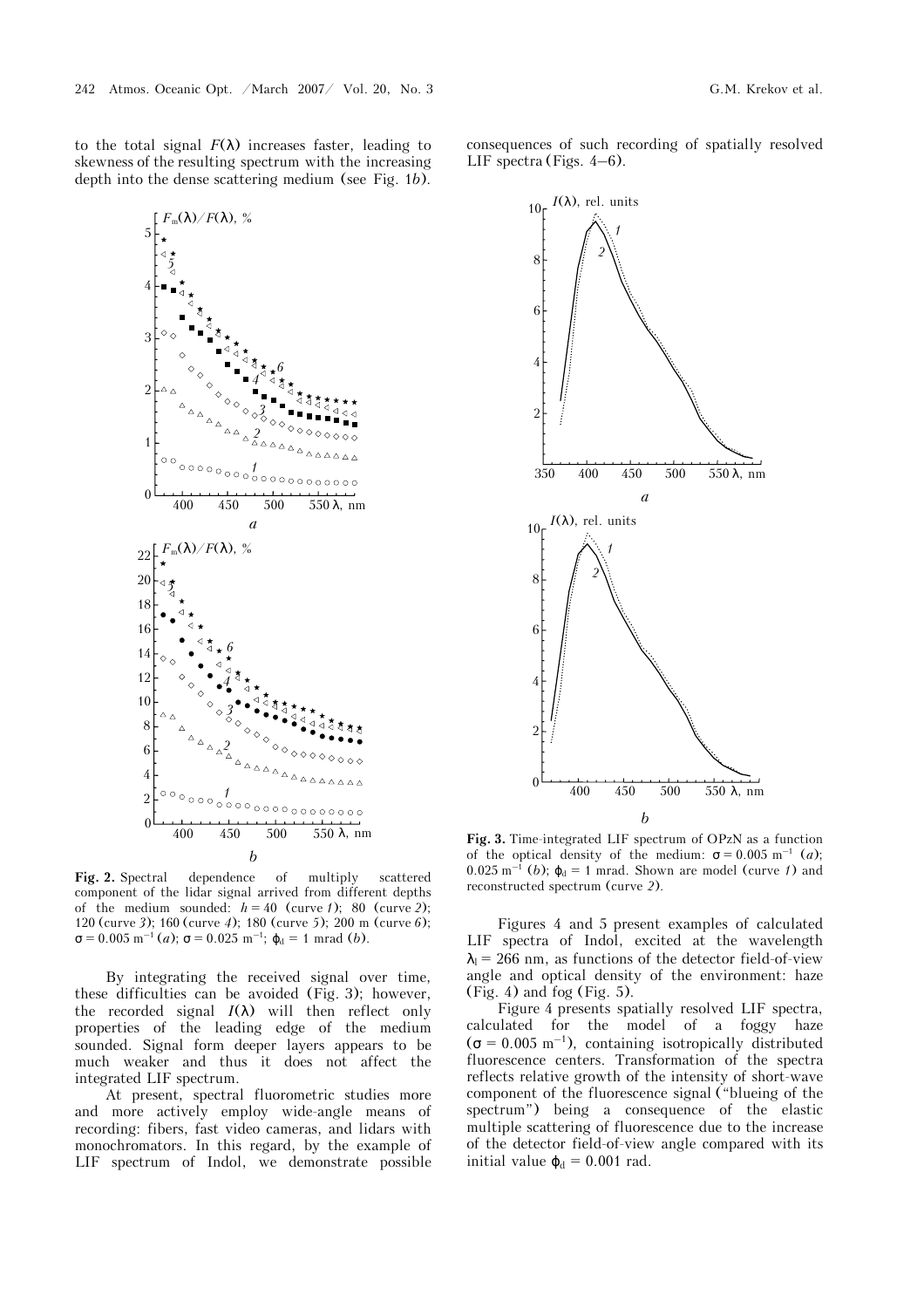

**Fig. 4.** Spatially resolved LIF spectra of Indol as functions of detector field-of-view angle and depth, from which the signal is returned; curves  $1-6$  show returns from 50, 100, 150, 200, 250, and 300 m. Extinction coefficient σ = 0.005 m<sup>-1</sup>;  $φ_d$  = 0.001 (*a*), 0.01745 (*b*), and 0.0874 rad (*c*).



**Fig. 5.** Spatially resolved LIF spectra of Indol as functions of detector field-of-view angle and the depth, from which the signal comes; curves *1*–*6* show returns from 50, 100, 150, 200, 250, and 300 m, respectively. Extinction coefficient  $\sigma = 0.02$  m<sup>-1</sup>;  $\varphi_d = 0.001$  (*a*), 0.01745 (*b*), and 0.0874 rad (*c*).

It should be noted that the maxima of curves, appearing in the short-wave part of the spectrum in Fig. 4*c* are practically totally caused by the multiple scattering and carry no information on the spectral behavior of LIF. This calls for care in estimating advantages of using receiving systems with wide field-of-view angles in lidar systems.

Under conditions of fog (see Fig. 5), the possibilities of acquiring a reliable signal are even more limited. Distortion of the spectrum also takes place in the small acceptance angle (see Fig. 5*à*) for the signal arriving from deeper layers of the medium. Increase of the acceptance angle leads to even larger transformation of the spectrum compared with the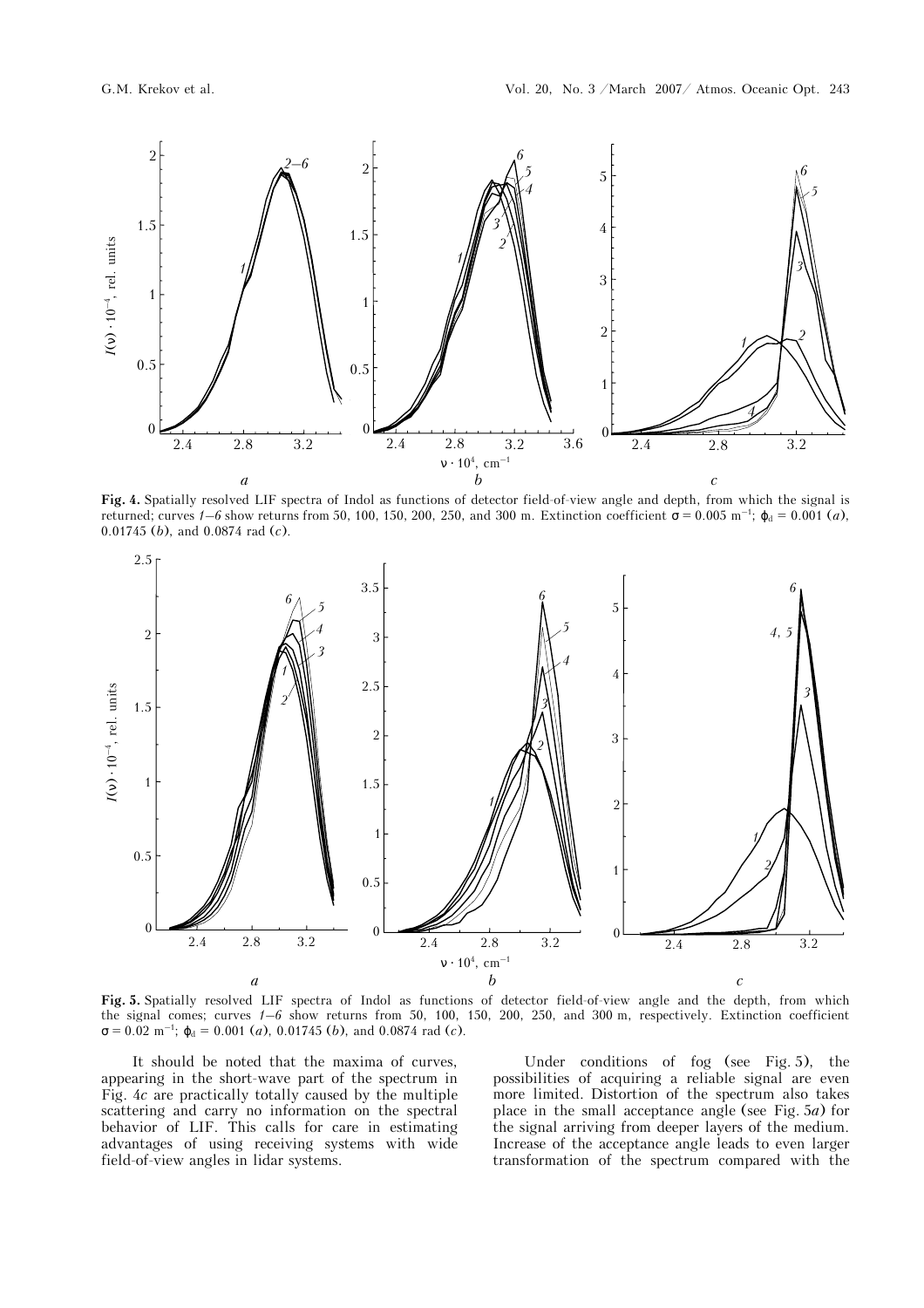

**Fig. 6.** Time integrated LIF spectrum of Indol as a function of the detector field-of-view angle and optical density of the environment. Shown are the model (curve *1*) and reconstructed spectrum (curve 2). Calculations have been made for  $σ = 0.005$  m<sup>-1</sup>,  $φ_d = 0.01745$  rad (*a*);  $σ = 0.02$  m<sup>-1</sup>,  $φ_d = 0.01745$  rad (*b*);  $σ = 0.005$  m<sup>-1</sup>,  $φ_d = 0.0874$  rad (*c*); and  $σ = 0.02$  m<sup>-1</sup>,  $\varphi_d = 0.0874 \text{ rad } (d)$ .

above-discussed case. The same conclusions as above also apply to the time integrated LIF signal (see Fig. 6). It is worthy to note the extreme distortion of the resulting LIF spectra shown in Fig. 6*d*, supporting the need in rigorous preliminary estimates of the potentialities of systems viewing in a wide angle in application to fluorometric analysis.

As concerning the further application of the mathematical apparatus of ANN, note that all spectral curves in Figs. 1–6 are reduced to the form of probability density, i.e., they are numerically normalized to unity. This also makes it possible to visually estimate the qualitative spectrum transformation independent of the penetration depth of the lidar signal.

### **4. Identification of LIF spectra under interference of multiple scattering**

Recently, the method of artificial neural networks  $(ANNs)<sup>15</sup>$  has been recognized as one of the most efficient tools of image recognition. Possibilities of using the ANN method for solution of one class of problems in atmospheric optics have been demonstrated in Ref. 16.

Neural networks are a set of interrelated elements, neurons, each responding to the input effects by producing a certain output signal. Mathematically, a formal neuron can be described as follows:

$$
y = \psi \left( \sum_{i=1}^{N} w_i x_i + w_0 \right), \tag{25}
$$

where  $y$  is the output signal of a neuron,  $\psi$  is the activation function of the neuron, *w* are the weighting coefficients,  $N$  is the number of inputs,  $x_k$  are the inputs,  $k = 1, 2, ..., N$ , and  $w_0$  is the threshold coefficient. Figure 7 presents a structure scheme of the formal neuron.

To provide the required functional ability, the neuron network is preliminarily trained. The training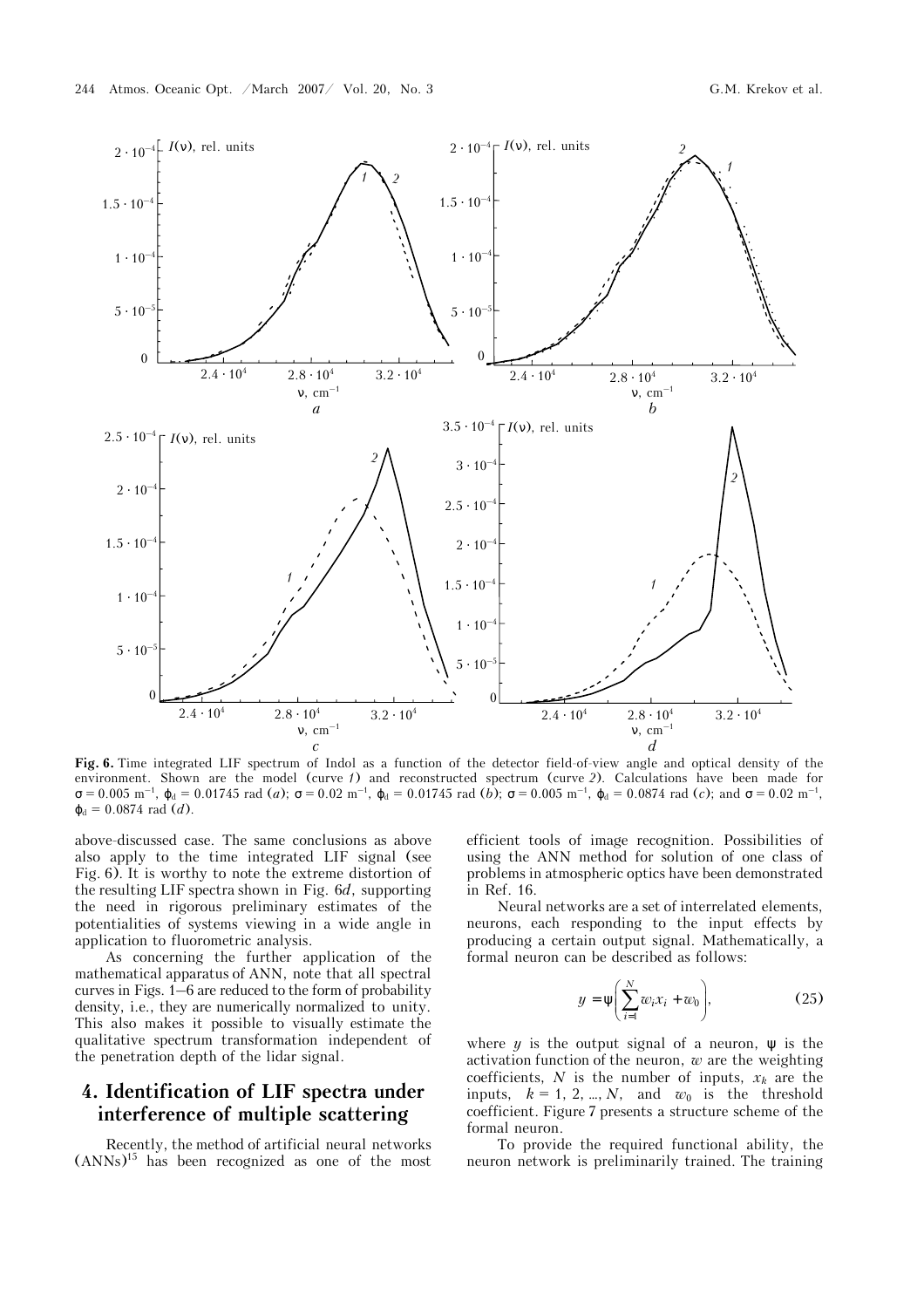procedure lies in that the network is given some examples, where, for each input, a certain output is put in correspondence. There can be two fundamentally different formulations of the inverse problem of remote laser diagnostics to be solved with the help of an ANN, namely the one with use of data of numerical simulation and the other one based on the database obtained directly from the experiment. In this case, the network is trained based on the "reference" results, obtained through numerical solution of the direct radiative transfer problem.



**Fig. 7.** Structural scheme of neuron.

One of the types of the networks, designed for image recognition, are the networks proposed by Hamming and Hopfield.<sup>17,18</sup> These networks mainly work with bitmaps of the images. For training of these networks, their inputs are supplied with some reference images. The difference of Hamming network from the Hopfield network lies in that the Hopfield network supplies a reference vector at its output in the case of successful recognition; whereas Hamming network indicates the reference vector number. Moreover, the number of outputs of the Hamming network equals the number of the reference vectors. The advantage of these network types is that they can recognize the input image in the case of high noise contamination, but at the same time these networks have disadvantages as well. In particular, the Hamming network can use only bitmap data presentation, while the Hopfield network has at its output the entire reference vector and it is necessary to repeatedly perform comparison with available reference vectors; moreover, the Hopfield network has low information capacity.

For recognition of the Indol spectra, we decided to use three-layer neuron network of the type of multilayer perceptron<sup>19,20</sup> with a single output. Onelayer network is useless in this case because of the well-known limitations of these networks in classification problems due, in particular, to impossibility of separating the input images by hyperplanes of some functional dependences and train this neuron network in the case of a complex interrelations between input and output vectors. Two-layer network has less stability and requires more time for training:

$$
y = \psi \left[ \sum_{i=1}^{L} w_{1,i}^{3} \psi \left( \sum_{j=1}^{L} w_{i,j}^{2} \psi \left( \sum_{k=1}^{L} w_{j,k}^{1} x_{k} \right) \right) \right], \qquad (26)
$$

where  $\psi(x) = \frac{1}{1 + \exp(-x)}$  for the last two layers and

 $\psi(x) = \sin(x)$  for the first layer,  $w^n$  are the weighting coefficients of the *n*th layer of the network, *L* is the number of neurons in the layer.

 The values of the intensity over the spectrum are the inputs to this neural network. In the network there is only one output, which shows the possibility of recognition, this output can take real value from 0 to 1. Simultaneously, it is assumed that the spectrum is recognized when the output is larger than 0.7, and that it cannot be recognized for smaller output value. The algorithm of error back propagation is used for training the network with a cross-check by use of a test sample. The algorithm minimizes the functional of the following form:

$$
E = \frac{1}{2} \sum_{l=1}^{M} \sum_{i=1}^{N} (y_i(W, X) - d_{l,i})^2 \to \min, \qquad (27)
$$

where  $d_{l,i}$  is the desired value, which must be provided by the input action *X*,  $y_i(W, X)$  is the value produced by the neural network, *W* is the matrix of the weighting coefficients of the neurons of the network,  $\bar{x}$  is the input vector,  $\bar{M}$  is the number of the training examples.

Figure 8*à* presents an example when the recognition is impossible. Nonetheless, the value provided by the network is quite high because the spectrum is close to the reference one. Training sample was created by deviation of the parameters (half-width, amplitude, and center) of the Gaussian functions from the reference spectrum by a small quantity in percent of the initial values  $(A_1 = 0.1 \cdot 10^{-2})$ ,  $h_1 = 0.1 \cdot 10^{-3}$ ,  $\sigma_1 = 0.2 \cdot 10^{-4}$ ,  $A_2 = 0.2 \cdot 10^{-2}$ ,  $h_2 = 0.2 \cdot 10^{-3}$ ,  $\sigma_2 = 0.01 \cdot 10^{-2}$ . It was assumed that in the case of recognition, the network must provide the value 0.95:

$$
f(x) = A_1 \exp\left(-\frac{(x - h_1)^2}{2\sigma_1^2}\right) + A_2 \exp\left(-\frac{(x - h_2)^2}{2\sigma_2^2}\right), \quad (28)
$$

where  $A_1$  and  $A_2$  are the amplitudes of the Gaussian functions representing the spectrum,  $\sigma_1$  and  $\sigma_2$  are the half-widths,  $h_1$  and  $h_2$  are the centers.

For creation of the sample with the absence of recognition, we used the profiles of the spectrum with much larger percent deviation from the reference one; for these contours, the network must provide the value 0.05.

In order that the network provide a concrete values (whether the spectrum is recognized or not), the network output is complimented with a neuron possessing the threshold activation function

$$
\psi(x) = \begin{cases} x > 0.7, & 1, \\ x \le 0.7, & 0. \end{cases}
$$

Figure 8*b* presents an example where the recognition is possible.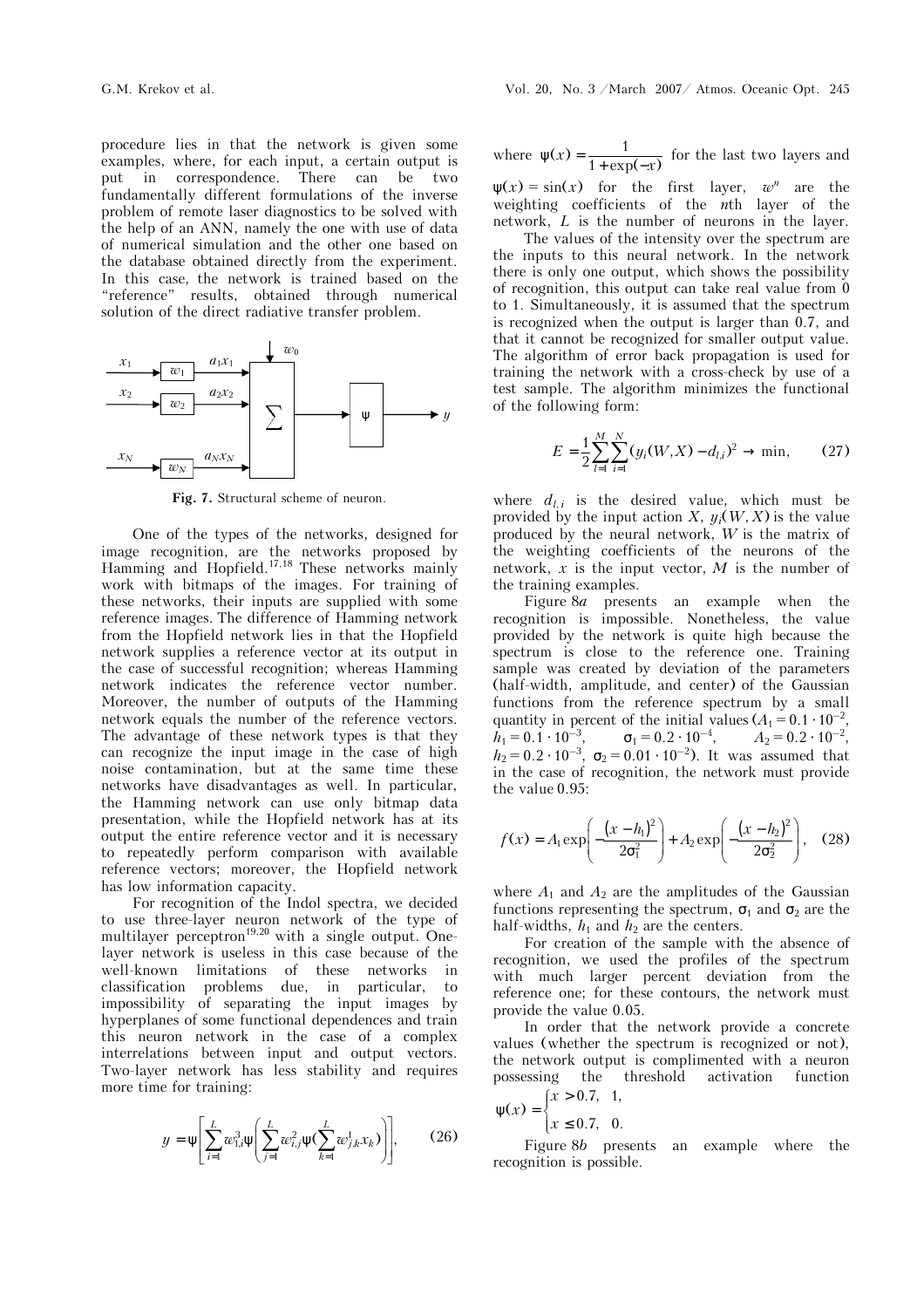



**Fig. 8.** Interface of identification of LIF spectrum: non-recognizable spectrum (*a*), recognizable Indol spectrum (*b*).

### **Conclusion**

Based on theoretical studies presented, we proposed a new form of transfer equations or, more precisely, the system of equations describing the

process of transfer of a broadband LIF in disperse media. In the framework of the Monte Carlo method, we have developed an algorithm of numerical solution of this system of RTE, allowing calculation of the spatiotemporal and spectral LIF characteristics